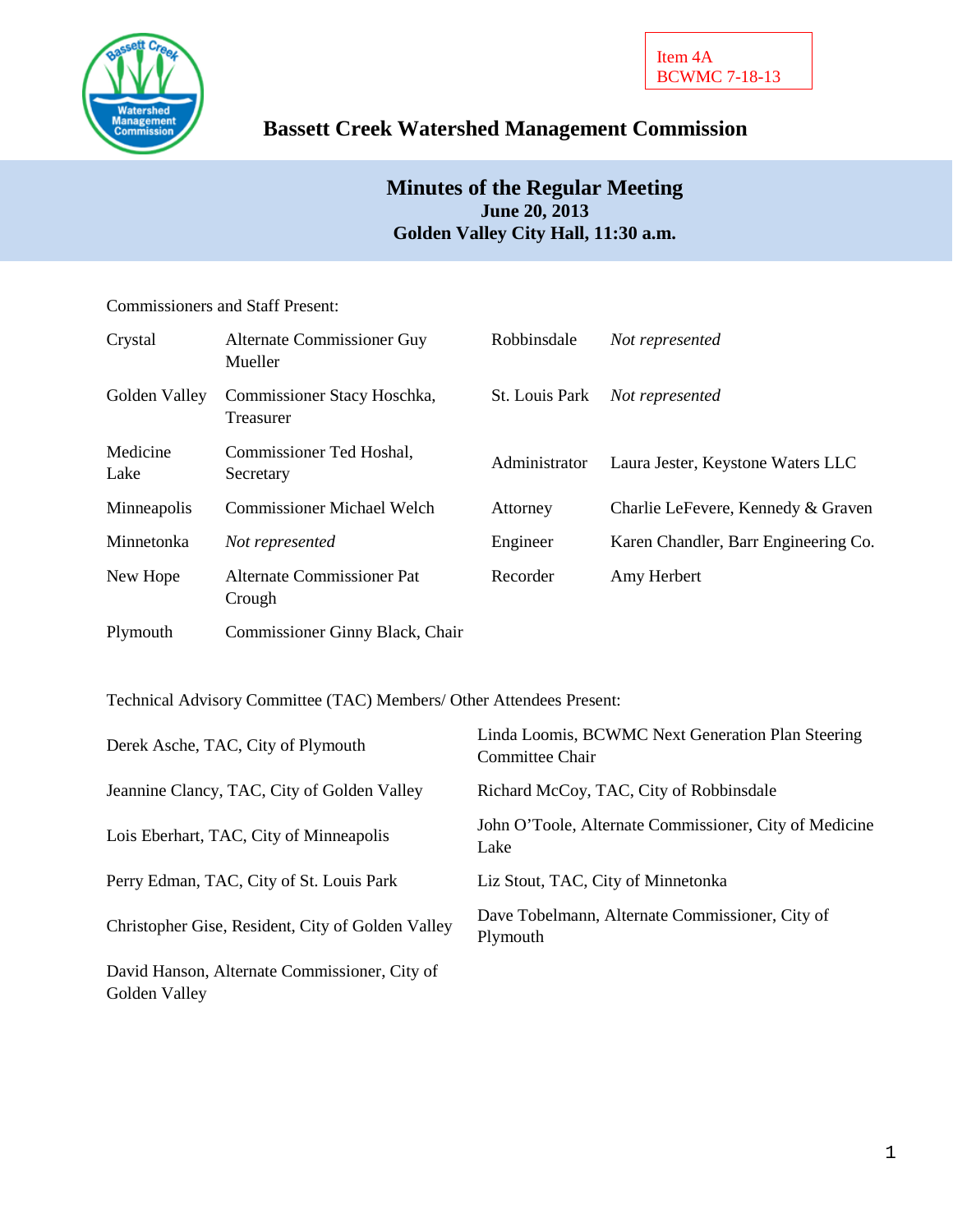#### **1. CALL TO ORDER AND ROLL CALL**

On Thursday, June 20, 2013, at 11:34 a.m., Chair Black called to order the meeting of the Bassett Creek Watershed Management Commission (BCWMC) and asked for roll call to be taken. The cities of Minnetonka, Robbinsdale, and St. Louis Park were absent from the roll call.

#### **2. CITIZEN FORUM ON NON-AGENDA ITEMS**

No citizen input.

#### **3. AGENDA**

Chair Black requested that item 7D – Approval to Submit Major Plan Amendment for 90-day Review – be moved up in the agenda to item 5B under Public Hearing. She requested the addition to the agenda item 6C – Approval for the Administrator to exceed \$5,000 for the month of June. Chair Black also requested the deletion of item 7E – Reimbursement to Meadowbrook Elementary for 2010 Project – and said that the item will be placed on the Commission's July agenda. Commissioner Welch moved to approve the agenda as amended. Alternate Commissioner Mueller seconded the motion. The motion carried unanimously 6-0 [Cities of Minnetonka, Robbinsdale, and St. Louis Park absent from vote].

#### **4. CONSENT AGENDA**

Commissioner Welch moved to approve the Consent Agenda. Commissioner Hoshal seconded the motion. The motion carried unanimously 6-0 [Cities of Minnetonka, Robbinsdale, and St. Louis Park absent from vote].

[The following items were approved as part of the Consent Agenda: the May 16, 2013, BCWMC meeting minutes, the monthly Financial Report, payment of the invoices, and approval of the Roles and Responsibilities document.]

The general and construction account balances reported in the Financial Report prepared for the June 20, 2013, meeting are as follows:

| <b>Checking Account Balance</b>                            | \$637,783.21       |
|------------------------------------------------------------|--------------------|
| <b>TOTAL GENERAL FUND BALANCE</b>                          | \$637,783.21       |
| <b>TOTAL CASH &amp; INVESTMENTS ON-</b><br>HAND $(6/1213)$ | \$2,453,923.18     |
| CIP Projects Levied – Budget Remaining                     | $(\$3,058,546.26)$ |
| <b>Closed Projects Remaining Balance</b>                   | $(\$604,623.08)$   |
| 2013 Anticipated Tax Levy Revenue                          | \$986,000.00       |
| <b>Anticipated Closed Project Balance</b>                  | \$381,376.92       |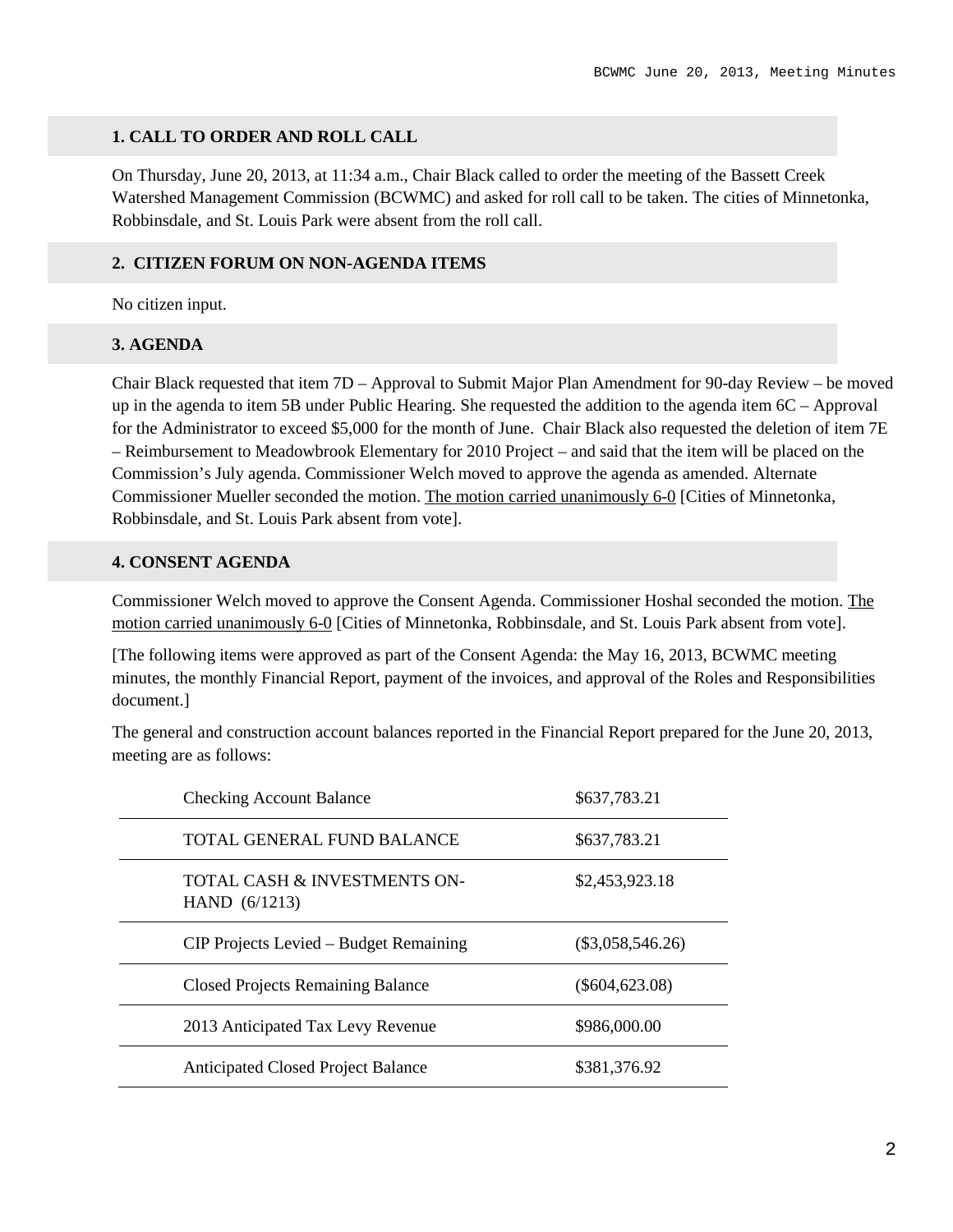#### **5. PUBLIC HEARING**

**A. Public Hearing.** Chair Black stated that the Public Hearing was opened at the May 16<sup>th</sup> Commission meeting and continued through to today. She called for comments.

Mr. Christopher Gise, resident of Golden Valley, thanked Administrator Jester and the Commission for the response to his inquiry about the proposed Twin Lake alum treatment. Commissioner Hoshal brought up comments he received from a resident regarding the aquatic invasive species called the gizzard shad that the resident has seen in Sweeney Lake. Commissioner Hoshal described the problems that the gizzard shad could pose to the alum treatment if the fish was also in Twin Lake. He said that the Commission needs to find out the status of that fish in Twin Lake. Commissioner Hoshal said that he would like the Commission to learn more information about this issue before it takes action on the project. The Commission discussed the possibility of undertaking a fish survey or further investigating to see if recent fish survey data exists. There was discussion of carp in Twin Lake. Engineer Chandler commented that the presence of gizzard shad or carp in the lake would not preclude the use of alum treatment but may affect the dosage required.

Chair Black closed the public hearing at 11:57 a.m. Chair Black said that further discussion could continue as part of the next agenda item.

#### **B. Approval to Submit Major Plan Amendment for 90-day Review.**

Administrator Jester suggested that she and the Commission Engineer gather more information about a fish survey on Sweeney and Twin Lakes and bring the information in front of the Commission at the July meeting. Commissioner Hoschka recommended a cost-benefit analysis on conducting a fish survey. Attorney LeFevere noted the schedule of the CIP [Capital Improvement Program] process and said that if the Commission wants this project on its 2014 CIP, then at its July meeting the Commission would need to set the public hearing date for the project. Chair Black noted that the Commission isn't tied into conducting this project even if the Commission moves ahead today with approval of submitting the Major Plan Amendment to BWSR [Minnesota Board of Water and Soil Resources] for the 90-day review. Attorney LeFevere responded to questions about the funding of CIP projects and project feasibility reports and about the expending of funds. Engineer Chandler remarked that if the Commission spends money toward a project and wants to be reimbursed for those costs, the Commission would need to include those costs as part of its total project cost calculation and either include that cost in its levy request or decide that those costs would come from the Commission's closed project account.

Commissioner Hoshal moved to approve submitting to BWSR the Major Plan Amendment request for the 90 day review. Alternate Commissioner Crough seconded the motion. The motion carried unanimously 6-0 [Cities of Minnetonka, Robbinsdale, and St. Louis Park absent from vote].

Commissioner Welch moved to approve directing staff to obtain information and, if possible, a proposal for a fish survey on Sweeney and Twin Lakes and to bring the information to the Commission for consideration at its July meeting.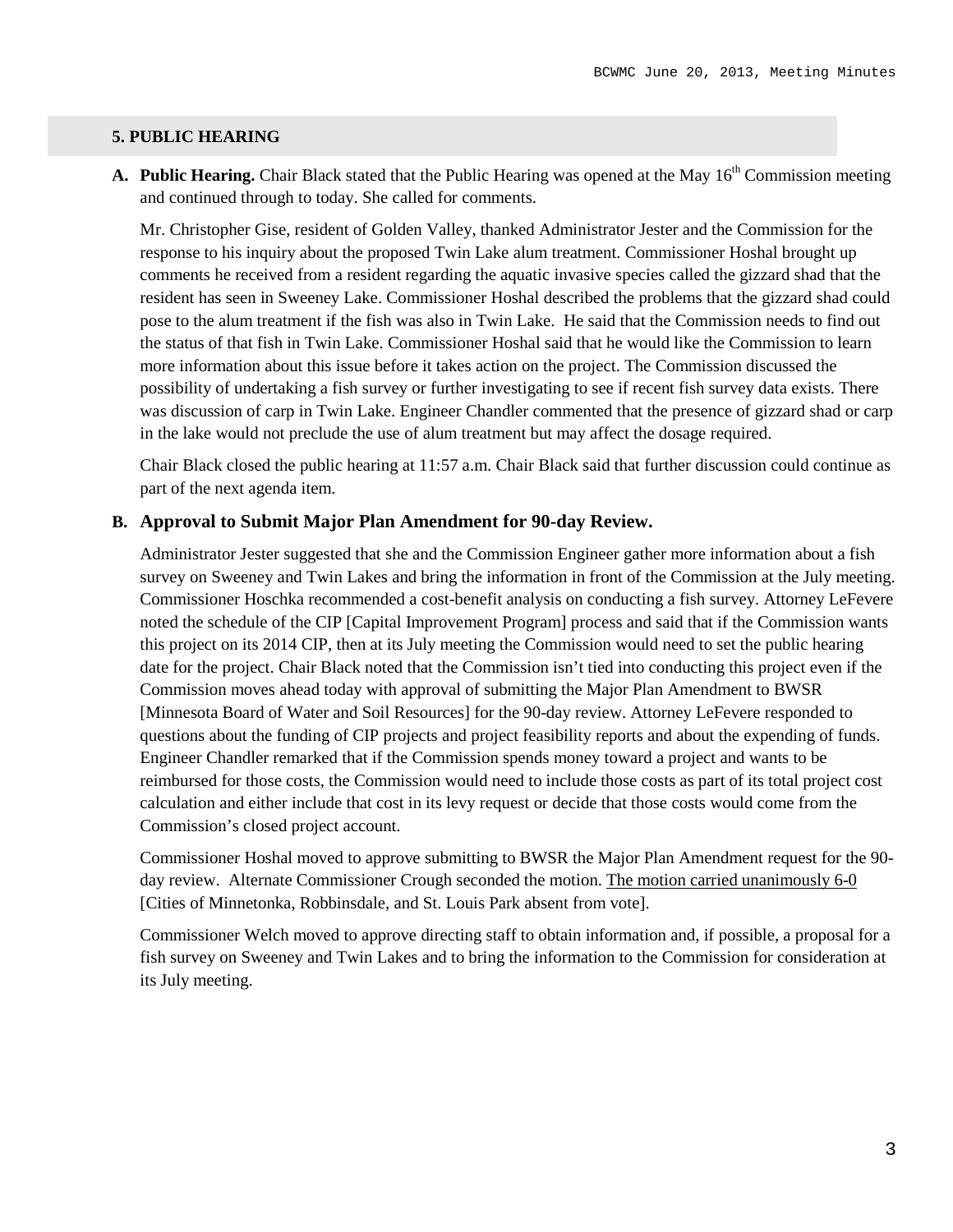#### **6. NEW BUSINESS**

**A. Discussion of Possible Commission Policy Regarding Feasibility Studies.** Commissioner Welch opened the discussion as the request for consideration of a policy came from him.Engineer Chandler provided background on how the Commission has handled feasibility studies in the past. Chair Black commented that the Commission has followed a process but it does not have a policy in place regarding feasibility studies. Commissioner Welch described his position that he thinks it is critical that the Commission, as the entity that makes decisions that lead to and result in levying across all cities in the watershed, should be the entity to analyze options. He said that he thinks it is crucial that the Commission go through each project with a public process of considering the options before honing in and deciding to pursue an option. He said that he thinks it is a process that needs to happen very consistently in order for the Commission to exercise it's due process to the taxpayers of the watershed before the Commission decides to impose costs on them to do a project in the watershed. There was extensive Commission discussion of the issue, with concerns raised about a new process adding a layer of complexity for the cities. Commission Hoschka noted that cities also answer to the taxpayers.

Ms. Clancy commented that the cities maintain the Commission projects and so at some point the cities need to be given some level of voice at the table on how the projects are maintained and about the responsibility of the project. She said that if the Commission doesn't listen to the cities' voice during the feasibility study, then it is a concern. Alternate Commissioner Tobelmann asked whether there is a consistent expectation of deliverables in terms of the feasibility study. Chair Black responded that there are no formal criteria and said that the Commission could look at creating two sets of criteria: one set about how the Commission selects the consultant to prepare the feasibility study and a set of criteria or specifications to be included in every feasibility study.

Commissioner Welch said that the discussion about the project options should take place here in this public forum in front of this public body. He also commented that often the Commission is presented with a final feasibility study at a meeting, after no previous review of the study and asked to decide at that meeting on the option to move forward. Commissioner Welch noted that TAC and city perspectives are always considered and part of the discussion.

The Commission continued its discussion about this issue. Chair Black summarized that some commissioners want the Commission involved earlier in the feasibility study process so that the Commission has input on what will be studied as part of the feasibility process. She said that she would like the June  $11<sup>th</sup>$  memo regarding this subject from Administrator Jester that was included in the meeting packet to go to the TAC. Chair Black said that she would like the TAC to look at the CIP process and to discuss how the items in this memo could be incorporated into the Commission's CIP process. The Commission agreed to this direction. Commissioners Hoschka and Welch had comments about the Commission's feasibility study process and the need for transparency.

#### **B. TAC Recommendations:**

- i. **2014 Budget Items.** Mr. Asche said that this would be discussed later in the agenda during the Commission's budget discussion.
- ii. **Watershed-wide P8 and XP-SWMM Models.** Mr. Asche reported that the presentation on the models at the last TAC meeting was good and that the TAC was pleased with the models. He noted that the TAC memo lists four recommendations about the models for the Commission to consider.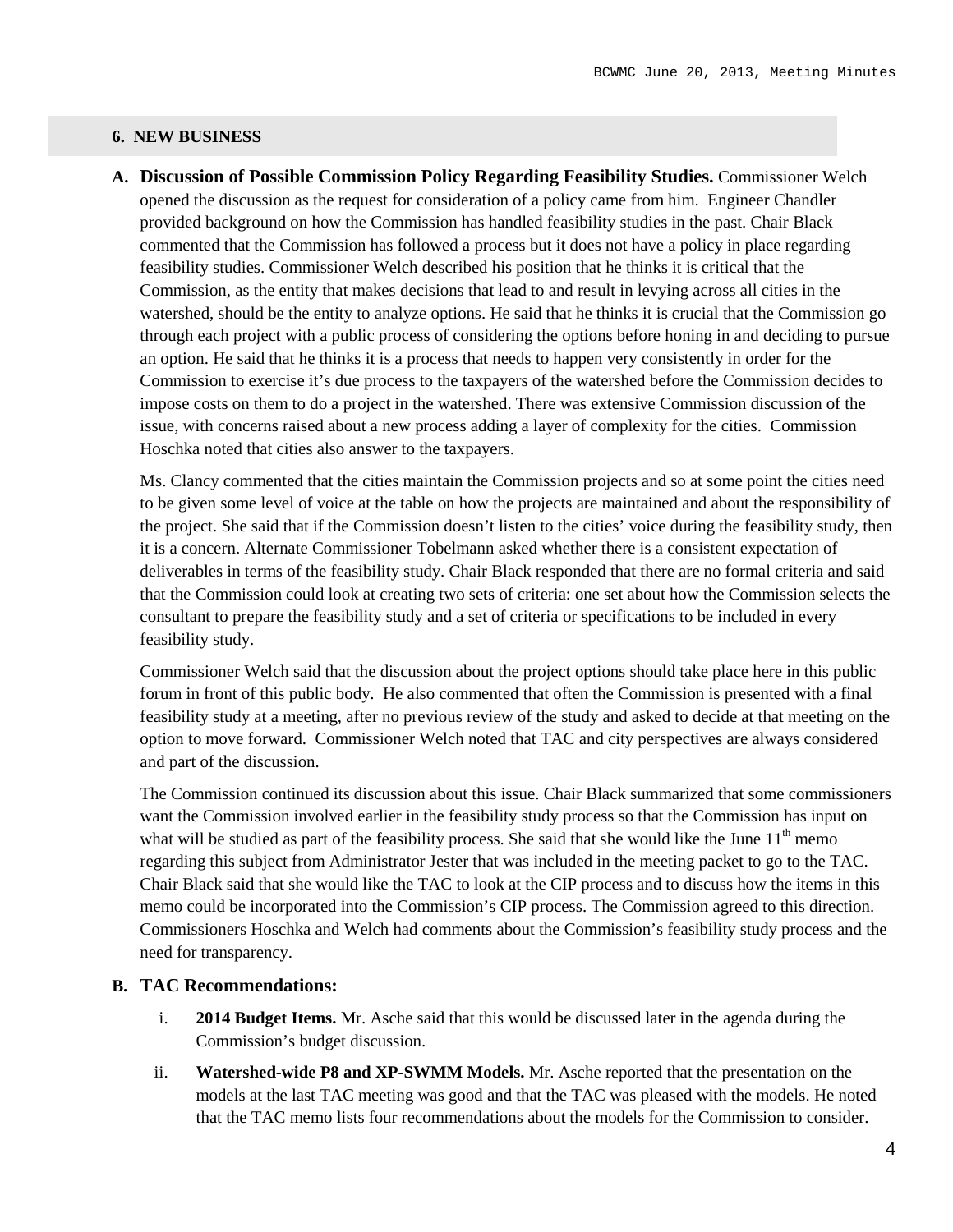The Commission discussed the recommendation about periodic updates to the XP-SWMM model. Mr. Asche said that the TAC is looking for Commission direction about how often the model should be updated.

Attorney LeFevere brought up an item for Commission discussion regarding whether costs of updating the model could be part of the Commission's permit fee structure or part of the capital project costs. Ms. Eberhart suggested the approach of updating the model annually before TMDL reporting, instead of episodic updating. A presentation of the completed models will come before the Commission at their July meeting.

Administrator Jester noted that Ms. Eberhart had some changes to the TAC memo included in the meeting packet. Ms. Eberhart described the changes. Administrator Jester said that she would incorporate the changes to the document.

**C. Approval to Exceed \$5,000 Monthly Administrator Budget for June.** Chair Black provided an explanation for the request. Commissioner Welch moved to approve up to \$6,000 for the Administrator costs for the month of June. Commissioner Hoshal seconded the motion. The motion carried unanimously 6-0 [Cities of Minnetonka, Robbinsdale, and St. Louis Park absent from vote].

#### **7. OLD BUSINESS**

- **A. Consider Draft 2014 Commission Budget.** Chair Black went through the line items that have changed since the last Commission discussion of the 2014 budget. There was discussion of the budget and discussion of the Commission's annual practice of reimbursing 2.5% of its CIP levy amount to its administrative account. There was discussion of the Commission's fund balance, and Chair Black said that she would like the Budget Committee to discuss the Commission's procedure of how it rolls over funds from year to year and how it is documented. Commissioner Welch moved to adopt the 2014 budget as proposed. Commissioner Hoshal seconded the motion. The motion carried unanimously 6-0 [Cities of Minnetonka, Robbinsdale, and St. Louis Park absent from vote]. Commissioner Welch requested that the Commission's budget memo clearly state that the Commission's permit fees are for covering the costs of the Commission's permit review work and are not a revenue stream. Chair Black asked that the question of appropriate development review fees be discussed by the TAC.
- **B. Receive Update on Next Generation Plan Development.** Administrator Jester and Plan Steering Committee Chair Linda Loomis provided a summary of the Commission's June 13<sup>th</sup> Watershed Summit and the Committee's recent work. Administrator Jester noted the new section about the Next Generation Plan on the Commission's website. She asked if the Commission was ready to take down the online survey. The Commission indicated yes. Administrator Jester reminded the Commission about its June  $24<sup>th</sup>$  workshop planned for  $4:30 - 6:30$  (after the watershed tour) and that its July  $18<sup>th</sup>$  meeting would be held at Plymouth City Hall and would start at 8:30 a.m. and may run until noon.

#### *[Commissioner Welch departs the meeting.]*

**C. Letter from Golden Valley re: Lakeview Park Pond Project.** Ms. Clancy reported that it was determined that the Lakeview Park Pond project couldn't go forward as proposed due to the risks posed by the swamp deposits of the site and the risk of damage to homes adjacent to the project site. She said that the City would like to investigate other projects, such as a wet meadow with underlying drain tile - but no pond in the park, and requested that the Commission leave the project money in the CIP fund for a short period of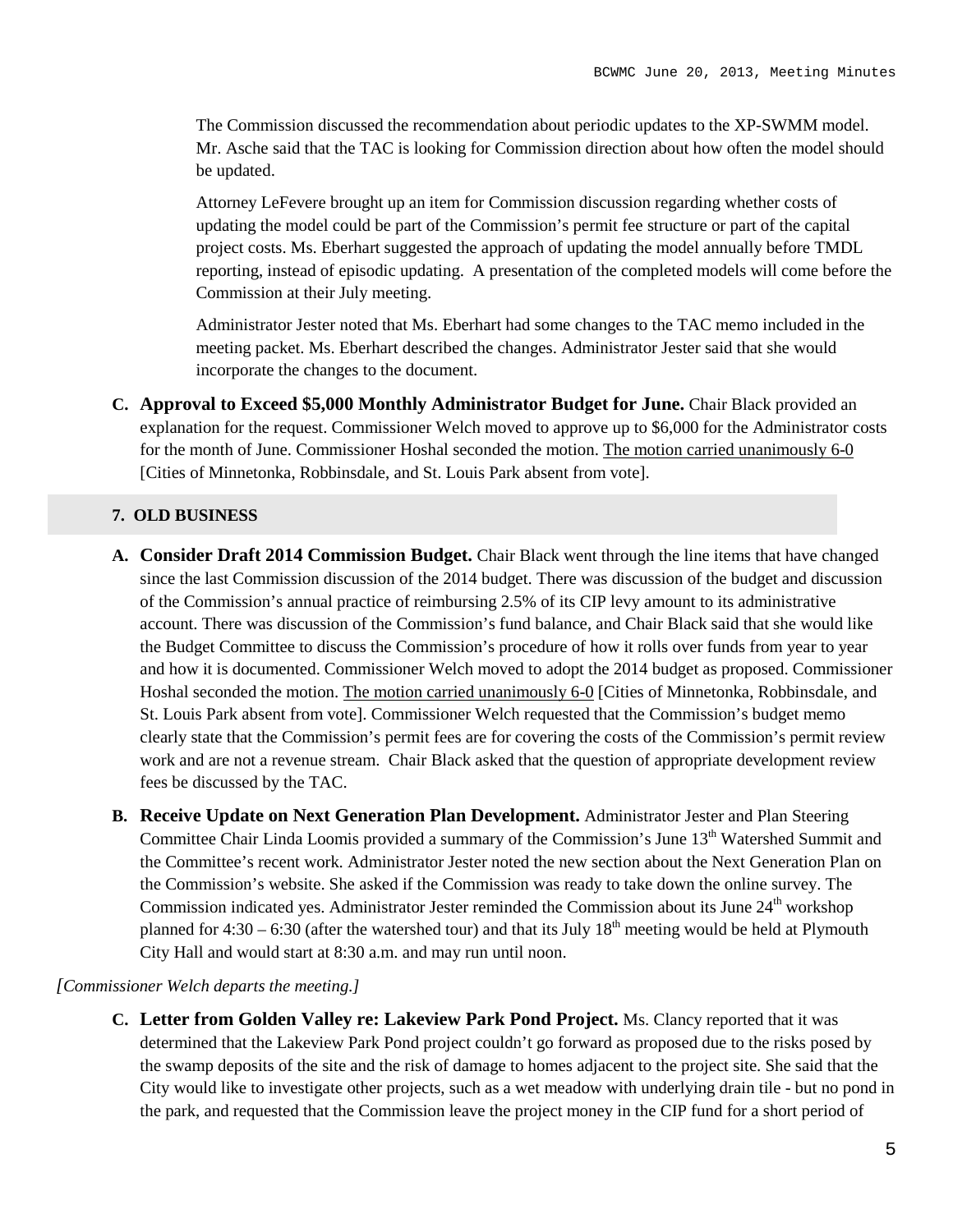time while the City continues looking at other options. Ms. Clancy said that this project brings up the topic of Commission acquisition of easements or properties as part of flood control or water quality purposes. She requested that this topic be a future policy discussion for the Commission. Chair Black said that the Commission could discuss this topic as part of its plan process while the Commission talks about its flood policy.

- **D. Approval to Submit Major Plan Amendment for 90-day Review.** See discussion under item 5B.
- **E. Reimbursement to Meadowbrook Elementary for 2010 Project.** Item removed from agenda and placed on the Commission's July meeting agenda.
- **F. Next Steps with JPA Amendment.** Administrator Jester provided an update and said that three member cities responded with no issues to the communication that the Commission sent out in March. Commissioner Hoshal said that the City of Medicine Lake is planning to submit comments. Administrator Jester asked if the Commission wanted to consider and propose changing its fiscal year to match the calendar year as part of this JPA amendment. The Commission discussed the idea and decided not to pursue such action. Administrator Jester said that the JPA amendment will be further discussed at a future meeting after it receives any further comments from the member cities.

### **8. COMMUNICATIONS**

- **A. Administrator:** No Administrator Communications aside from the Administrator Report in the meeting packet.
- **B. Chair:** 
	- i. Chair Black noted that there was an article in the *Sun Sailor* about the Commission's Watershed Summit. Administrator Jester noted that Channel 12 also covered the Watershed Summit, and she will distribute the link to the clip as soon as she receives it.

#### **C. Commissioners:**

- i. Commissioner Hoschka reported that she has heard from a resident about confusion as to how to gain access to the Sweeney Lake public access. The Commission discussed the public access. Commissioner Hoschka requested that the Commission draft a letter to the resident that asked her about it. Administrator Jester said that she would write a letter and asked Commissioner Hoschka to forward the resident's address.
- ii. Commissioner Hoshal brought up a Medicine Lake resident's public safety concern about not being able to get a fire and rescue boat into the lake during periods of low water. He said that there is a possibility that sediment has built up near the boat launch. Commissioner Hoshal asked who should be contacted about dredging in order to keep the launch as a deep water access point. Engineer Chandler said that the problem would need to be definitively determined, but she didn't know whose project it would be. Ms. Loomis said that perhaps the responsibility lies with the county, or whoever owns the fire and rescue craft. There was further discussion about the lake level of Medicine Lake. Chair Black said that this issue will be added to the discussion items for the Commission's upcoming Monday meeting to prioritize issues.